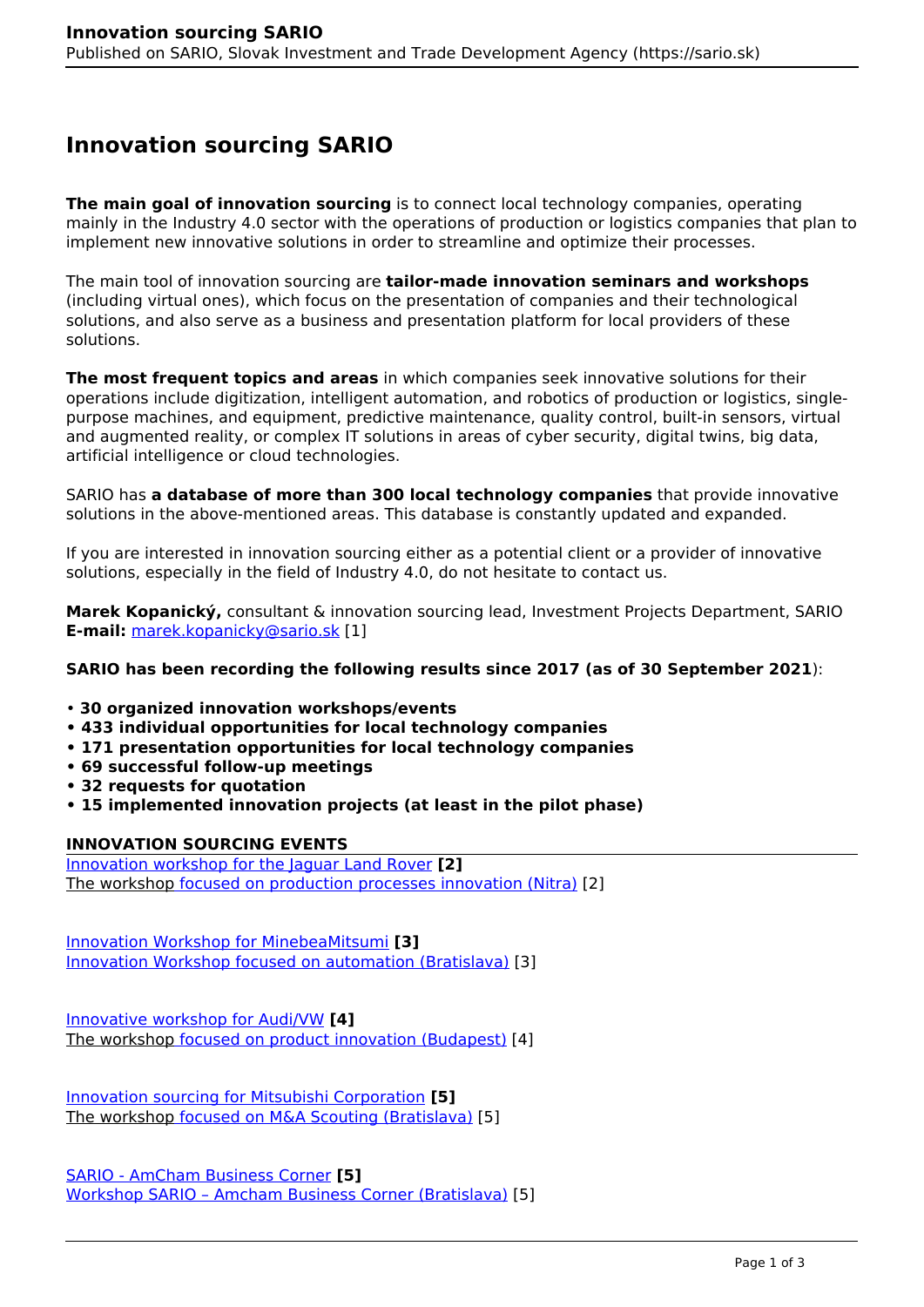[MinebeaMitsumi Automation Workshop](https://www.sario.sk/sk/node/5000) **[6]** [Innovation Workshop for MinebeaMitsumi \(Bratislava\)](https://www.sario.sk/sk/node/5000) [6]

[SARIO on Slovak Space Tech Day](https://www.sario.sk/sk/node/5000) **[6]** [Innovation workshop for Thales Alenia Space \(Košice\)](https://www.sario.sk/sk/node/5000) [6]

[PSA IIC Matchmaking Fair III](https://www.sario.sk/sk/novinky/april-v-znameni-inovacnych-workshopov-stretnuti) **[7]** [PSA Groupe Industry Innovation Cluster Matchmaking Fair III \(Bratislava\)](https://www.sario.sk/sk/novinky/april-v-znameni-inovacnych-workshopov-stretnuti) [7]

[Innovation workshop for OSRAM a. s.](https://www.sario.sk/sk/node/5564) **[8]** [Workshop innovate production processes of OSRAM a. s. Bratislava](https://www.sario.sk/sk/node/5564) [8]

[LG ELECTRONICS Innovation Workshop](https://www.sario.sk/sk/novinky/april-v-znameni-inovacnych-workshopov-stretnuti) **[7]** [LG ELECTRONICS Innovation Workshop \(Bratislava\)](https://www.sario.sk/sk/novinky/april-v-znameni-inovacnych-workshopov-stretnuti) [7]

[AI4EU](https://www.sario.sk/sk/novinky/april-v-znameni-inovacnych-workshopov-stretnuti) **[7]** [AI4EU Innovation Workshop \(Bratislava\)](https://www.sario.sk/sk/novinky/april-v-znameni-inovacnych-workshopov-stretnuti) [7]

[Innovation Day in Slovenský plynárenský priemysel \(SPP\)](https://www.sario.sk/sk/node/5720) **[9]** [Innovation Day at Slovenský plynárenský priemysel, a. s. \(SPP\) \(Bratislava\)](https://www.sario.sk/sk/node/5720) [9]

[SARIO at Advanced Factories 2020 in Barcelona, Spain](https://www.sario.sk/sk/node/5739) **[10]** [Participation at the Conference and presentation of innovative services SARIO](https://www.sario.sk/sk/node/5739) [10]

[Innovation Day in Brose Prievidza](https://www.sario.sk/sk/node/5740) **[11]** [Innovation Workshop for Brose](https://www.sario.sk/sk/node/5740) [11]

[E-mobility Today & in the Post-Pandemic World](https://www.sario.sk/sk/node/5839) **[12]** [E-mobility Today & in the Post-Pandemic World webinar](https://www.sario.sk/sk/node/5839) [12]

[Innovation Day at Groupe PSA Slovakia](https://www.sario.sk/sk/node/5984) **[13]** [Innovation Day at Groupe PSA Slovakia](https://www.sario.sk/sk/node/5984) [13]

[SARIO Innovation Services brought success also in 2020](https://www.sario.sk/sk/node/6124) **[14]** [The results of SARIO Innovation Services activities in 2020](https://www.sario.sk/sk/node/6124) [14]

[Slovak–Finnish Industry 4.0 Day](https://www.sario.sk/en/news/slovak-finnish-industry-40-day) **[15]** Together with Business Finland, an online event with 10 speakers from both countries

[Smart Industry Solutions in Catalonia and Slovakia](https://www.sario.sk/en/news/smart-industry-solutions-catalonia-and-slovakia) **[16]** With ACCIÓ - Agència per la Competitivitat de l'Empresa webinar with 10 speakers from both countries